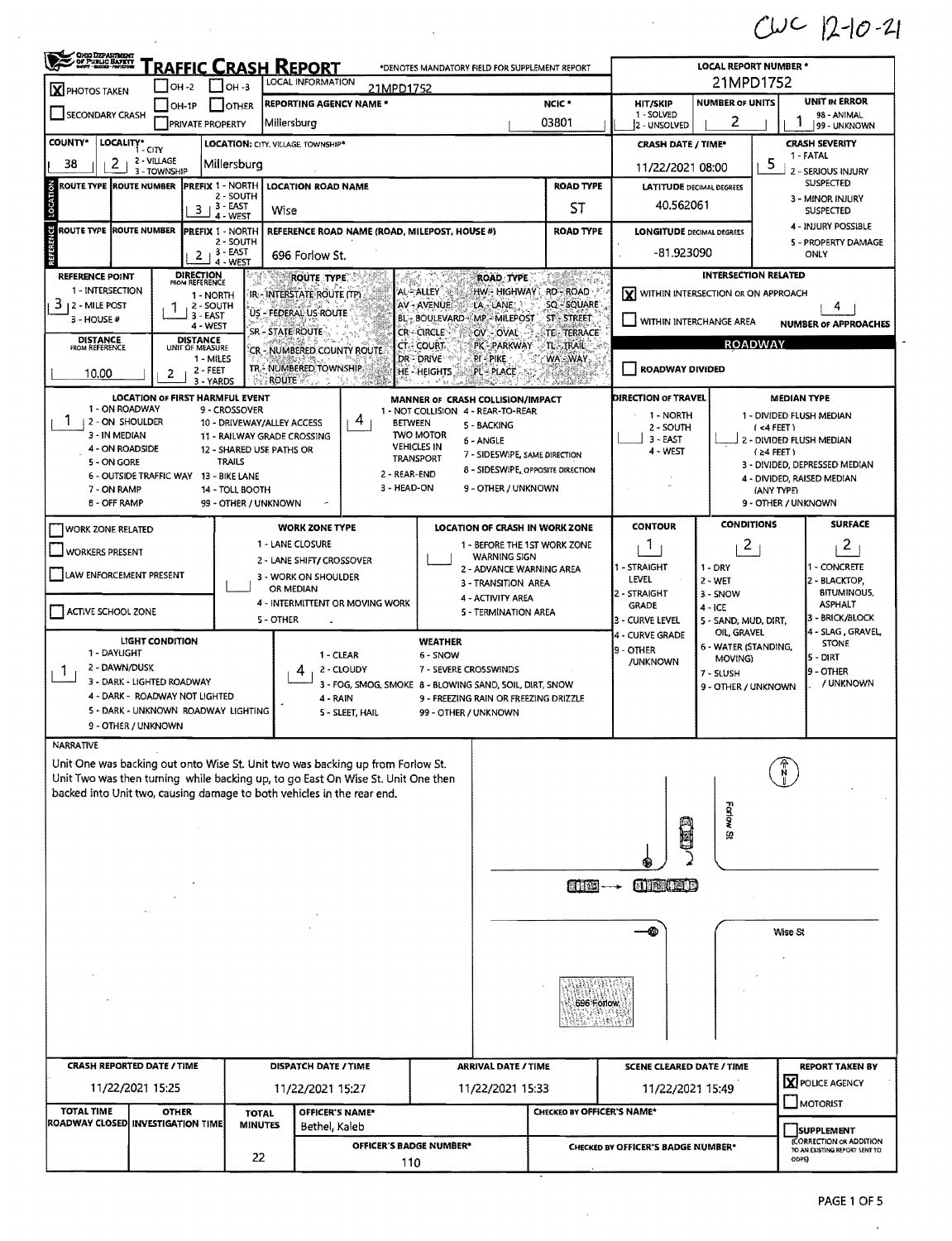|                                                                                                  |                                                                                                    |                                                           | <b>LOCAL REPORT NUMBER</b><br>21MPD1752                                       |                                                   |                                                               |                                                            |                                       |                                                                |  |  |  |  |  |
|--------------------------------------------------------------------------------------------------|----------------------------------------------------------------------------------------------------|-----------------------------------------------------------|-------------------------------------------------------------------------------|---------------------------------------------------|---------------------------------------------------------------|------------------------------------------------------------|---------------------------------------|----------------------------------------------------------------|--|--|--|--|--|
|                                                                                                  | <b>OHIO DISPARTMENT</b><br>OF PUBLIC SAFETY                                                        |                                                           |                                                                               |                                                   |                                                               |                                                            |                                       |                                                                |  |  |  |  |  |
|                                                                                                  |                                                                                                    |                                                           |                                                                               | OWNER PHONESINGLUDE AREA CODE (E) SAME AS DRIVER! | DAMAGE                                                        |                                                            |                                       |                                                                |  |  |  |  |  |
| UNIT #                                                                                           | OWNER NAME: LAST, FIRST, MIDDLE (CI SAME AS DRIVER)<br>WHYSELL, ALYSHA                             |                                                           |                                                                               |                                                   | 330-231-6926                                                  |                                                            | <b>DAMAGE SCALE</b>                   |                                                                |  |  |  |  |  |
| OWNER ADDRESS: STREET, CITY, STATE, ZIP ( E SAME AS DRIVER)<br>1 - NONE<br>3 - FUNCTIONAL DAMAGE |                                                                                                    |                                                           |                                                                               |                                                   |                                                               |                                                            |                                       |                                                                |  |  |  |  |  |
| 3<br>2 - MINOR DAMAGE<br>4 - DISABLING DAMAGE<br>3 696 FORLOW ST, MILLERSBURG, OH, 44654         |                                                                                                    |                                                           |                                                                               |                                                   |                                                               |                                                            |                                       |                                                                |  |  |  |  |  |
|                                                                                                  | <b>COMMERCIAL CARRIER: NAME, ADDRESS, CITY, STATE, ZIP</b>                                         |                                                           |                                                                               | COMMERCIAL CARRIER PHONE: INCLUDE AREA CODE       |                                                               |                                                            | 9 - UNKNOWN                           |                                                                |  |  |  |  |  |
|                                                                                                  |                                                                                                    |                                                           |                                                                               |                                                   |                                                               |                                                            |                                       | <b>DAMAGED AREA(S)</b><br>INDICATE ALL THAT APPLY              |  |  |  |  |  |
|                                                                                                  | LP STATE   LICENSE PLATE #                                                                         |                                                           | <b>VEHICLE IDENTIFICATION #</b>                                               |                                                   | <b>VEHICLE YEAR</b>                                           | <b>VEHICLE MAKE</b>                                        |                                       |                                                                |  |  |  |  |  |
| ОН                                                                                               | <b>JLV9191</b>                                                                                     |                                                           | 1FTZR45E74PA40761<br><b>INSURANCE POLICY #</b>                                |                                                   | 2004                                                          | FORD                                                       |                                       |                                                                |  |  |  |  |  |
| <b>X</b> INSURANCE                                                                               | <b>INSURANCE COMPANY</b><br>WAYNE MUTUAL                                                           |                                                           | PAP0258890                                                                    |                                                   | <b>COLOR</b><br>TAN                                           | <b>VEHICLE MODEL</b><br>RANGER                             |                                       |                                                                |  |  |  |  |  |
|                                                                                                  | <b>TYPE OF USE</b>                                                                                 |                                                           | US DOT#                                                                       |                                                   | TOWED BY: COMPANY NAME                                        |                                                            |                                       |                                                                |  |  |  |  |  |
| COMMERCIAL                                                                                       | GOVERNMENT                                                                                         | IN EMERGENCY<br>RESPONSE                                  |                                                                               |                                                   |                                                               |                                                            |                                       |                                                                |  |  |  |  |  |
| <b>INTERLOCK</b>                                                                                 |                                                                                                    | # OCCUPANTS                                               | VEHICLE WEIGHT GVWR/GCWR<br>1 - ≤10K LBS.                                     |                                                   | <b>HAZARDOUS MATERIAL</b><br><b>IMATERIAL</b><br>CLASS #      | PLACARD ID#                                                |                                       |                                                                |  |  |  |  |  |
| DEVICE<br><b>EQUIPPEO</b>                                                                        | <b>HIT/SKIP UNIT</b>                                                                               |                                                           | 2 - 10.001 - 26K LBS.                                                         |                                                   | RELEASED<br>PLACARD                                           |                                                            |                                       |                                                                |  |  |  |  |  |
|                                                                                                  | 1 - PASSENGER CAR                                                                                  | 6 - VAN (9-1S SEATS)                                      | $3 - 26K$ LBS.<br>12 - GOLF CART                                              |                                                   | 18 - LIMO (LIVERY VEHICLE)                                    | 23 - PEDESTRIAN/SKATER                                     |                                       |                                                                |  |  |  |  |  |
|                                                                                                  | 2 - PASSENGER VAN                                                                                  | 7 - MOTORCYCLE 2-WHEELED                                  | 13 - SNOWMOBILE                                                               |                                                   | 19 - BUS (16+ PASSENGERS)                                     | 24 - WHEELCHAIR (ANY TYPE)                                 |                                       |                                                                |  |  |  |  |  |
|                                                                                                  | (MINIVAN)<br>UNIT TYPE 3 - SPORT UTILITY                                                           | 8 - MOTORCYCLE 3-WHEELED<br>9 - AUTOCYCLE                 | 14 - SINGLE UNIT<br>TRUCK                                                     | 20 - OTHER VEHICLE                                |                                                               | 25 - OTHER NON-MOTORIST                                    |                                       |                                                                |  |  |  |  |  |
|                                                                                                  | <b>VEHICLE</b>                                                                                     | 10 - MOPED OR MOTORIZED                                   | 1S - SEMI-TRACTOR                                                             | 21 - HEAVY EQUIPMENT                              | 22 - ANIMAL WITH RIDER OR                                     | 26 - BICYCLE<br>27 - TRAIN                                 |                                       |                                                                |  |  |  |  |  |
|                                                                                                  | 4 - PICK UP<br>5 - CARGO VAN                                                                       | <b>BICYCLE</b><br>11 - ALL TERRAIN VEHICLE                | 16 - FARM EQUIPMENT<br>17 - MOTORHOME                                         |                                                   | ANIMAL-DRAWN VEHICLE                                          | 99 - UNKNOWN OR HIT/SKIP                                   |                                       |                                                                |  |  |  |  |  |
|                                                                                                  | (ΑΤΥΛΙΤΥ)<br># OF TRAILING UNITS                                                                   |                                                           |                                                                               |                                                   |                                                               |                                                            |                                       | 12                                                             |  |  |  |  |  |
| VEHICLE                                                                                          | WAS VEHICLE OPERATING IN AUTONOMOUS                                                                |                                                           |                                                                               |                                                   |                                                               |                                                            |                                       |                                                                |  |  |  |  |  |
|                                                                                                  | MODE WHEN CRASH OCCURRED?                                                                          | 0                                                         | 0 - NO AUTOMATION<br>1 - DRIVER ASSISTANCE                                    |                                                   | 3 - CONDITIONAL AUTOMATION 9 - UNKNOWN<br>4 - HIGH AUTOMATION |                                                            |                                       |                                                                |  |  |  |  |  |
|                                                                                                  | -YES 2-NO 9-OTHER/UNKNOWN                                                                          |                                                           | AUTONOMOUS 2 - PARTIAL AUTOMATION 5 - FULL AUTOMATION                         |                                                   |                                                               |                                                            |                                       |                                                                |  |  |  |  |  |
|                                                                                                  |                                                                                                    | MODE LEVEL                                                |                                                                               |                                                   |                                                               |                                                            |                                       |                                                                |  |  |  |  |  |
|                                                                                                  | 1 - NONE<br>$2 - TAXi$                                                                             | 6 - BUS - CHARTER/TOUR<br>7 BUS INTERCITY                 | 11 - FIRE<br>12 - MILITARY                                                    | <b>16 - FARM</b>                                  | 17 - MOWING                                                   | 21 - MAIL CARRIER<br>99 - OTHER / UNKNOWN                  |                                       |                                                                |  |  |  |  |  |
|                                                                                                  | 3 - ELECTRONIC RIDE                                                                                | 8 - BUS - SHUTTLE                                         | 13 - POLICE                                                                   |                                                   | 18 - SNOW REMOVAL                                             |                                                            |                                       |                                                                |  |  |  |  |  |
| <b>SPECIAL</b>                                                                                   | SHARING<br><b>FUNCTION 4 - SCHOOL TRANSPORT</b>                                                    | 9 - BUS - OTHER                                           | 14 - PUBLIC UTILITY                                                           |                                                   | 19 - TOWING                                                   |                                                            |                                       |                                                                |  |  |  |  |  |
|                                                                                                  | S - BUS - TRANSIT/COMMUTER                                                                         | 10 - AMBULANCE                                            | 1S - CONSTRUCTION EQUIP.                                                      |                                                   | 20 - SAFETY SERVICE<br>PATROL                                 |                                                            |                                       |                                                                |  |  |  |  |  |
|                                                                                                  | 1 - NO CARGO BODY TYPE                                                                             | 4 - LOGGING                                               | 7 - GRAIN/CHIPS/GRAVEL                                                        | $11 - DUMP$                                       |                                                               | 99 - OTHER / UNKNOWN                                       |                                       |                                                                |  |  |  |  |  |
| CARGO                                                                                            | / NOT APPLICABLE<br>2 - BUS                                                                        | S - INTERMODAL<br><b>CONTAINER CHASSIS</b>                | 8 - POLE                                                                      |                                                   | <b>12 - CONCRETE MIXER</b>                                    |                                                            |                                       |                                                                |  |  |  |  |  |
| <b>BODY</b>                                                                                      | 3 - VEHICLE TOWING                                                                                 | 6 - CARGOVAN                                              | 9 - CARGO TANK<br>10 - FLAT BED                                               |                                                   | 13 AUTO TRANSPORTER<br>14 - GARBAGE/REFUSE                    |                                                            |                                       | зņ,<br>9<br>9<br>F.                                            |  |  |  |  |  |
| <b>TYPE</b>                                                                                      | ANOTHER MOTOR VEHICLE                                                                              | /ENCLOSED BOX                                             |                                                                               |                                                   |                                                               |                                                            |                                       | ٨<br>$\odot$                                                   |  |  |  |  |  |
|                                                                                                  | 1 - TURN SIGNALS<br>2 - HEAD LAMPS                                                                 | 4 - BRAKES<br>S - STEERING                                | 7 - WORN OR SLICK TIRES<br><b>8 - TRAILER EQUIPMENT</b>                       |                                                   | <b>9 - MOTOR TROUBLE</b><br>10 - DISABLED FROM PRIOR          | 99 - OTHER / UNKNOWN                                       |                                       |                                                                |  |  |  |  |  |
| <b>VEHICLE</b><br><b>DEFECTS</b>                                                                 | 3 - TAIL LAMPS                                                                                     | <b>6 - TIRE BLOWOUT</b>                                   | <b>DEFECTIVE</b>                                                              |                                                   | <b>ACCIDENT</b>                                               |                                                            |                                       |                                                                |  |  |  |  |  |
|                                                                                                  |                                                                                                    |                                                           |                                                                               |                                                   |                                                               |                                                            | $\Box$ - NO DAMAGE $[0]$              | J- UNDERCARRIAGE [ 14 ]                                        |  |  |  |  |  |
|                                                                                                  | 1 - INTERSECTION -<br><b>MARKED CROSSWALK</b>                                                      | 4 - MIDBLOCK -<br>MARKED CROSSWALK                        | 7 - SHOULDER/ROADSIDE<br><b>8 - SIDEWALK</b>                                  |                                                   | 10 - DRIVEWAY ACCESS<br>11 - SHARED USE PATHS                 | 99 - OTHER / UNKNOWN                                       | $\square$ . TOP ( 13 )                | $L$ - ALL AREAS [15]                                           |  |  |  |  |  |
| NON-<br>MOTORIST                                                                                 | 2 - INTERSECTION -<br><b>UNMARKED CROSSWALK</b>                                                    | S - TRAVEL LANE -<br>OTHER LOCATION                       | 9 - MEDIAN/CROSSING                                                           |                                                   | OR TRAILS<br>12 - FIRST RESPONDER                             |                                                            |                                       | $\Box$ - UNIT NOT AT SCENE [16]                                |  |  |  |  |  |
| LOCATION                                                                                         | 3 - INTERSECTION - OTHER                                                                           | 6 - BICYCLE LANE                                          | <b>ISLAND</b>                                                                 |                                                   | AT INCIDENT SCENE                                             |                                                            |                                       |                                                                |  |  |  |  |  |
|                                                                                                  | 1 - NON-CONTACT                                                                                    | 1 - STRAIGHT AHEAD<br>2 - BACKING                         | 9 - LEAVING TRAFFIC<br>LANE                                                   |                                                   | 15 - WALKING, RUNNING,<br>JOGGING, PLAYING                    | 21 - STANDING OUTSIDE<br>DISABLED VEHICLE                  |                                       | INITIAL POINT OF CONTACT                                       |  |  |  |  |  |
| 3                                                                                                | 2 - NON-COLLISION<br>2                                                                             | 3 - CHANGING LANES                                        | 10 - PARKED                                                                   |                                                   | 16 - WORKING                                                  | 99 - OTHER / UNKNOWN                                       | 0 - NO DAMAGE                         | 14 - UNDERCARRIAGE                                             |  |  |  |  |  |
| <b>ACTION</b>                                                                                    | 3 - STRIKING                                                                                       | 4 - OVERTAKING/PASSING<br>PRE-CRASH 5 - MAKING RIGHT TURN | 11 - SLOWING OR STOPPED<br>IN TRAFFIC                                         |                                                   | 17 - PUSHING VEHICLE<br>18 - APPROACHING OR                   |                                                            | b<br><b>DIAGRAM</b>                   | 1-12 - REFER TO UNIT 15 - VEHICLE NOT AT SCENE                 |  |  |  |  |  |
|                                                                                                  | 4 - STRUCK<br>S - BOTH STRIKING                                                                    | <b>ACTIONS 6 - MAKING LEFT TURN</b>                       | 12 - DRIVERLESS                                                               |                                                   | LEAVING VEHICLE                                               |                                                            | 13 - TOP                              | 99 - UNKNOWN                                                   |  |  |  |  |  |
|                                                                                                  | & STRUCK                                                                                           | 7 - MAKING U-TURN<br><b>8 - ENTERING TRAFFIC</b>          | 13 - NEGOTIATING A CURVE<br>14 - ENTERING OR CROSSING 20 - OTHER NON-MOTORIST |                                                   | 19 - STANDING                                                 |                                                            |                                       |                                                                |  |  |  |  |  |
|                                                                                                  | 9 - OTHER / UNKNOWN                                                                                | LANE                                                      | SPECIFIED LOCATION                                                            |                                                   |                                                               |                                                            |                                       | TRAFFIC                                                        |  |  |  |  |  |
|                                                                                                  | 1 - NONE<br>2 - FAILURE TO YIELD                                                                   | /ACDA                                                     | 8 - FOLLOWING TOO CLOSE 13 - IMPROPER START FROM<br>A PARKED POSITION         |                                                   | <b>EQUIPMENT</b>                                              | 18 - OPERATING DEFECTIVE 23 - OPENING DOOR INTO<br>ROADWAY | <b>TRAFFICWAY FLOW</b><br>1 - ONE-WAY | TRAFFIC CONTROL                                                |  |  |  |  |  |
|                                                                                                  | 3 - RAN RED LIGHT<br>4 - RAN STOP SIGN                                                             | 9 - IMPROPER LANE<br>CHANGE                               | 14 - STOPPED OR PARKED<br><b>ILLEGALLY</b>                                    |                                                   | 19 - LOAD SHIFTING<br>/FALLING/SPILLING                       | 99 - OTHER IMPROPER<br><b>ACTION</b>                       | 2 - TWO-WAY                           | 1 - ROUNDABOUT 4 - STOP SIGN<br>2 - SIGNAL<br>5 - YIELD SIGN   |  |  |  |  |  |
| 2                                                                                                | 5 - UNSAFE SPEED                                                                                   | 10 - IMPROPER PASSING                                     | 15 - SWERVING TO AVOID                                                        |                                                   | 20 - IMPROPER CROSSING                                        |                                                            | 2                                     | 4<br>3 - FLASHER<br><b>6 - NO CONTROL</b>                      |  |  |  |  |  |
|                                                                                                  | CONTRIBUTING 6 - IMPROPER TURN<br>CIRCUMSTANCES <sub>7</sub> - LEFT OF CENTER                      | 11 - DROVE OFF ROAD<br>12 - IMPROPER BACKING              | 16 - WRONG WAY<br>17 - VISION OBSTRUCTION                                     |                                                   | 21 - LYING IN ROADWAY<br>22 - NOT DISCERNIBLE                 |                                                            | # or THROUGH LANES                    | RAIL GRADE CROSSING                                            |  |  |  |  |  |
|                                                                                                  |                                                                                                    |                                                           |                                                                               |                                                   |                                                               |                                                            | ON ROAD                               | 1 - NOT INVLOVED                                               |  |  |  |  |  |
| <b>SEQUENCE OF EVENTS</b>                                                                        | 1.2. <u>. 8</u>                                                                                    |                                                           | EVENTS                                                                        |                                                   |                                                               | Lincoln Nickelskale                                        | 2                                     | 2 - INVOLVED-ACTIVE CROSSING                                   |  |  |  |  |  |
| 20                                                                                               | 1 - OVERTURN/ROLLOVER                                                                              | 7 - SEPARATION OF UNITS                                   | 12 - DOWNHILL RUNAWAY                                                         |                                                   | 19 - ANIMAL - OTHER                                           | 23 - STRUCK BY FALLING,                                    |                                       | 3 - INVOLVED-PASSIVE CROSSING                                  |  |  |  |  |  |
|                                                                                                  | 2 - FIRE/EXPLOSION<br>3 - IMMERSION                                                                | 8 - RAN OFF ROAD RIGHT<br>9 - RAN OFF ROAD LEFT           | 13 - OTHER NON-COLLISION<br>14 - PEDESTRIAN                                   |                                                   | 20 - MOTOR VEHICLE IN<br><b>TRANSPORT</b>                     | SHIFTING CARGO OR<br>ANYTHING SET IN                       |                                       | UNIT / NON-MOTORIST DIRECTION                                  |  |  |  |  |  |
|                                                                                                  | 4 - JACKKNIFE<br>S - CARGO / EQUIPMENT                                                             | 10 - CROSS MEDIAN<br>11 - CROSS CENTERLINE -              | 15 - PEDALCYCLE<br>16 - RAILWAY VEHICLE                                       |                                                   | 21 - PARKED MOTOR<br><b>VEHICLE</b>                           | MOTION BY A MOTOR<br><b>VEHICLE</b>                        |                                       | 1 - NORTH<br>S - NORTHEAST                                     |  |  |  |  |  |
|                                                                                                  | LOSS OR SHIFT                                                                                      | OPPOSITE DIRECTION                                        | 17 - ANIMAL - FARM                                                            |                                                   | 22 - WORK ZONE                                                | 24 - OTHER MOVABLE<br>OBJECT                               |                                       | 2 - SOUTH<br><b>6 - NORTHWEST</b><br>3 - EAST<br>7 - SOUTHEAST |  |  |  |  |  |
|                                                                                                  | <b>6 - EQUIPMENT FAILURE</b>                                                                       | OF TRAVEL                                                 | 18 - ANIMAL - DEER                                                            |                                                   | MAINTENANCE<br>EQUIPMENT                                      |                                                            | <b>FROM</b>                           | ್ರ<br>4 - WEST<br><b>B-SOUTHWEST</b>                           |  |  |  |  |  |
|                                                                                                  | 25 - IMPACT ATTENUATOR                                                                             | 31 - GUARDRAIL END                                        | 38 - OVERHEAD SIGN POST                                                       |                                                   | 45 - EMBANKMENT                                               | in titulus, cinematika titului<br>52 - BUILDING            |                                       | 9 - OTHER / UNKNOWN                                            |  |  |  |  |  |
|                                                                                                  | / CRASH CUSHION                                                                                    | 32 - PORTABLE BARRIER                                     | 39 - LIGHT / LUMINARIES                                                       | 46 - FENCE                                        |                                                               | 53 - TUNNEL                                                | UNIT SPEED                            | <b>DETECTED SPEED</b>                                          |  |  |  |  |  |
|                                                                                                  | 26 - BRIDGE OVERHEAD<br><b>STRUCTURE</b>                                                           | 33 - MEDIAN CABLE BARRIER<br>34 - MEDIAN GUARDRAIL        | <b>SUPPORT</b><br>40 - UTILITY POLE                                           | <b>48 - TREE</b>                                  | 47 - MAILBOX                                                  | <b>54 - OTHER FIXED</b><br>OBJECT                          |                                       |                                                                |  |  |  |  |  |
|                                                                                                  | 27 - BRIDGE PIER OR<br>ABUTMENT                                                                    | <b>BARRIER</b><br>35 - MEDIAN CONCRETE                    | 41 - OTHER POST, POLE<br><b>OR SUPPORT</b>                                    |                                                   | 49 - FIRE HYDRANT<br><b>SO - WORK ZONE</b>                    | 99 - OTHER / UNKNOWN                                       | 10                                    | 1 - STATED / ESTIMATED SPEED                                   |  |  |  |  |  |
|                                                                                                  | 28 - BRIDGE PARAPET<br>29 - BRIDGE RAIL                                                            | <b>BARRIER</b>                                            | 42 - CULVERT                                                                  |                                                   | <b>MAINTENANCE</b><br><b>EQUIPMENT</b>                        |                                                            | POSTED SPEED                          | 2 - CALCULATED / EDR                                           |  |  |  |  |  |
|                                                                                                  | 36 - MEDIAN OTHER BARRIER 43 - CURB<br>30 - GUARDRAIL FACE<br>37 - TRAFFIC SIGN POST<br>44 - DITCH |                                                           |                                                                               |                                                   |                                                               | 51 - WALL                                                  |                                       |                                                                |  |  |  |  |  |
|                                                                                                  | FIRST HARMFUL EVENT                                                                                |                                                           | <b>MOST HARMFUL EVENT</b>                                                     |                                                   |                                                               |                                                            | 25                                    | 3 - UNDETERMINED                                               |  |  |  |  |  |

 $\bar{z}$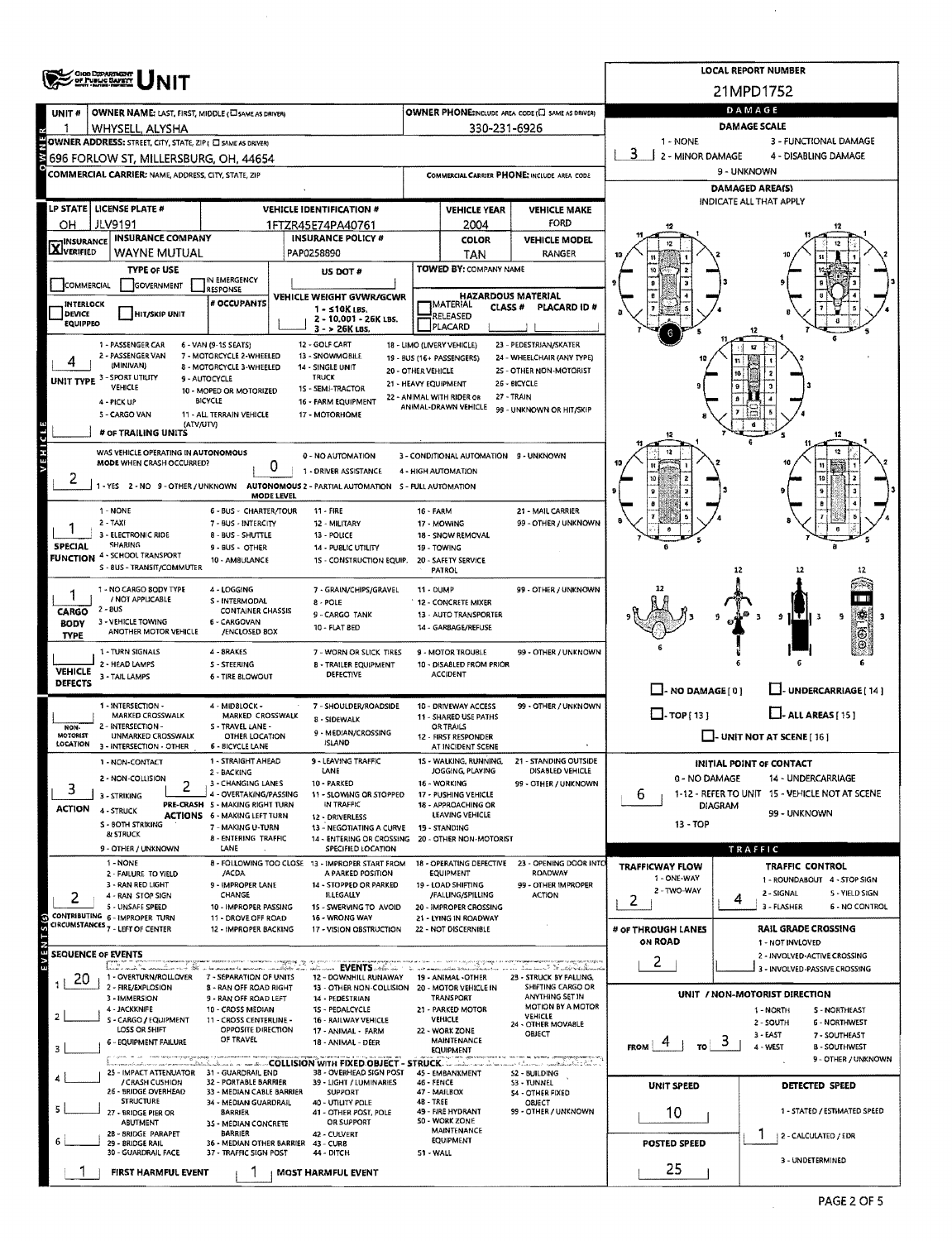|                                   | <b>OHIO DISPARTMENT</b><br>OF PUBLIC SAFETY                                      |                                                               | <b>LOCAL REPORT NUMBER</b>                                                                                        |                                                          |                                                         |                                                                  |                                |                                                                      |  |  |  |  |  |
|-----------------------------------|----------------------------------------------------------------------------------|---------------------------------------------------------------|-------------------------------------------------------------------------------------------------------------------|----------------------------------------------------------|---------------------------------------------------------|------------------------------------------------------------------|--------------------------------|----------------------------------------------------------------------|--|--|--|--|--|
|                                   |                                                                                  |                                                               | 21MPD1752                                                                                                         |                                                          |                                                         |                                                                  |                                |                                                                      |  |  |  |  |  |
| UNIT#                             | OWNER NAME: LAST, FIRST, MIDDLE (C) SAME AS ORIVER)                              |                                                               | OWNER PHONE: INCLUDE AREA CODE (E SAME AS DRIVER)                                                                 | DAMAGE                                                   |                                                         |                                                                  |                                |                                                                      |  |  |  |  |  |
| 2                                 | BOLEY, ZACHARY, S<br>OWNER ADDRESS: STREET, CITY, STATE, ZIP ( E SAME AS DRIVER) |                                                               | 330-521-0218                                                                                                      | <b>DAMAGE SCALE</b><br>1 - NONE<br>3 - FUNCTIONAL DAMAGE |                                                         |                                                                  |                                |                                                                      |  |  |  |  |  |
|                                   | 770 DIAMOND ALLEY, MILLERSBURG, OH, 44654                                        | 2 - MINOR DAMAGE<br>4 - DISABLING DAMAGE                      |                                                                                                                   |                                                          |                                                         |                                                                  |                                |                                                                      |  |  |  |  |  |
|                                   | <b>COMMERCIAL CARRIER: NAME, ADDRESS, CITY, STATE, ZIP</b>                       |                                                               |                                                                                                                   | COMMERCIAL CARRIER PHONE: INCLUDE AREA CODE              | 9 - UNKNOWN                                             |                                                                  |                                |                                                                      |  |  |  |  |  |
|                                   |                                                                                  |                                                               |                                                                                                                   |                                                          |                                                         |                                                                  | <b>DAMAGED AREA(S)</b>         |                                                                      |  |  |  |  |  |
|                                   | LP STATE   LICENSE PLATE #                                                       |                                                               | <b>VEHICLE IDENTIFICATION #</b>                                                                                   |                                                          | <b>VEHICLE YEAR</b>                                     | <b>VEHICLE MAKE</b>                                              |                                | INDICATE ALL THAT APPLY                                              |  |  |  |  |  |
| ОН                                | JID9874                                                                          |                                                               | 3N1AB61E68L699292                                                                                                 |                                                          | 2008                                                    | <b>NISSAN</b>                                                    |                                |                                                                      |  |  |  |  |  |
| <b>X</b> <sup>INSURANCE</sup>     | <b>INSURANCE COMPANY</b><br>THE GENERAL                                          |                                                               | <b>INSURANCE POLICY #</b><br>1H-OH-5459247                                                                        |                                                          | COLOR<br>WHI                                            | <b>VEHICLE MODEL</b><br><b>SENTRA</b>                            |                                |                                                                      |  |  |  |  |  |
|                                   | <b>TYPE OF USE</b>                                                               |                                                               | US DOT #                                                                                                          |                                                          | TOWED BY: COMPANY NAME                                  |                                                                  |                                |                                                                      |  |  |  |  |  |
| COMMERCIAL                        | <b>GOVERNMENT</b>                                                                | IN EMERGENCY<br><b>RESPONSE</b>                               |                                                                                                                   |                                                          |                                                         |                                                                  |                                |                                                                      |  |  |  |  |  |
| <b>INTERLOCK</b><br><b>DEVICE</b> | HIT/SKIP UNIT                                                                    | # OCCUPANTS                                                   | VEHICLE WEIGHT GVWR/GCWR<br>$1 - 10K$ LBS.                                                                        |                                                          | <b>HAZARDOUS MATERIAL</b><br> MATERIAL<br><b>CLASS#</b> | PLACARD ID #                                                     |                                |                                                                      |  |  |  |  |  |
| EQUIPPED                          |                                                                                  |                                                               | 2 - 10.001 - 26K LBS.<br>$3 - 26K$ LBS,                                                                           | RELEASED<br>PLACARD                                      |                                                         |                                                                  |                                |                                                                      |  |  |  |  |  |
|                                   | 1 - PASSENGER CAR                                                                | 6 - VAN (9-15 SEATS)                                          | 12 - GOLF CART                                                                                                    |                                                          | 18 - LIMO (LIVERY VEHICLE)                              | 23 - PEDESTRIAN/SKATER                                           |                                |                                                                      |  |  |  |  |  |
|                                   | 2 - PASSENGER VAN<br>(MINIVAN)                                                   | 7 - MOTORCYCLE 2-WHEELED<br>8 - MOTORCYCLE 3-WHEELED          | 13 - SNOWMOBILE<br>14 - SINGLE UNIT<br>20 - OTHER VEHICLE                                                         |                                                          | 19 - BUS (16+ PASSENGERS)                               | 24 - WHEELCHAIR (ANY TYPE)<br>2S - OTHER NON-MOTORIST            |                                |                                                                      |  |  |  |  |  |
|                                   | UNIT TYPE 3 - SPORT UTILITY<br>VEHICLE                                           | 9 - AUTOCYCLE<br>10 - MOPED OR MOTORIZED                      | TRUCK<br>21 - HEAVY EQUIPMENT<br>15 - SEMI-TRACTOR                                                                |                                                          |                                                         | 26 - BICYCLE                                                     |                                |                                                                      |  |  |  |  |  |
|                                   | 4 - PICK UP                                                                      | <b>BICYCLE</b>                                                | 16 - FARM EQUIPMENT                                                                                               |                                                          | 22 - ANIMAL WITH RIDER OR<br>ANIMAL-DRAWN VEHICLE       | 27 - TRAIN<br>99 - UNKNOWN OR HIT/SKIP                           |                                |                                                                      |  |  |  |  |  |
|                                   | 5 - CARGO VAN<br>(ATVAJTV)                                                       | 11 - ALL TERRAIN VEHICLE                                      | 17 - MOTORHOME                                                                                                    |                                                          |                                                         |                                                                  |                                |                                                                      |  |  |  |  |  |
|                                   | # or TRAILING UNITS                                                              |                                                               |                                                                                                                   |                                                          |                                                         |                                                                  |                                |                                                                      |  |  |  |  |  |
| <b>ASHICLE</b>                    | WAS VEHICLE OPERATING IN AUTONOMOUS<br>MODE WHEN CRASH OCCURRED?                 | 0                                                             | 0 - NO AUTOMATION                                                                                                 |                                                          | 3 - CONDITIONAL AUTOMATION 9 - UNKNOWN                  |                                                                  |                                |                                                                      |  |  |  |  |  |
| ۷                                 |                                                                                  |                                                               | 1 - DRIVER ASSISTANCE<br>1 - YES 2 - NO 9 - OTHER / UNKNOWN AUTONOMOUS 2 - PARTIAL AUTOMATION S - FULL AUTOMATION |                                                          | 4 - HIGH AUTOMATION                                     |                                                                  |                                |                                                                      |  |  |  |  |  |
|                                   |                                                                                  | <b>MODE LEVEL</b>                                             |                                                                                                                   |                                                          |                                                         |                                                                  |                                |                                                                      |  |  |  |  |  |
|                                   | 1 - NONE<br>$2 - TAXI$                                                           | 6 - BUS - CHARTER/TOUR<br>7 - BUS - INTERCITY                 | <b>11 - FIRE</b><br>12 - MILITARY                                                                                 | 16 - FARM                                                | 17 - MOWING                                             | 21 - MAIL CARRIER<br>99 - OTHER / UNKNOWN                        |                                |                                                                      |  |  |  |  |  |
|                                   | 3 - ELECTRONIC RIDE                                                              | <b>B-BUS-SHUTTLE</b>                                          | 13 - POLICE                                                                                                       |                                                          | 18 - SNOW REMOVAL                                       |                                                                  |                                |                                                                      |  |  |  |  |  |
| <b>SPECIAL</b>                    | SHARING<br>FUNCTION 4 - SCHOOL TRANSPORT                                         | 9 - BUS - OTHER<br>10 - AMBULANCE                             | 14 - PUBLIC UTILITY<br>1S - CONSTRUCTION EQUIP.                                                                   | 19 - TOWING                                              | 20 - SAFETY SERVICE                                     |                                                                  |                                |                                                                      |  |  |  |  |  |
|                                   | 5 - BUS - TRANSIT/COMMUTER                                                       |                                                               |                                                                                                                   |                                                          | PATROL                                                  |                                                                  |                                | 12                                                                   |  |  |  |  |  |
|                                   | 1 - NO CARGO BODY TYPE<br>/ NOT APPLICABLE                                       | 4 - LOGGING                                                   | 7 - GRAIN/CHIPS/GRAVEL                                                                                            | 11 DUMP                                                  |                                                         | 99 - OTHER / UNKNOWN                                             |                                |                                                                      |  |  |  |  |  |
| CARGO                             | $2 - BUS$                                                                        | 5 - INTERMODAL<br><b>CONTAINER CHASSIS</b>                    | 8 - POLE<br>9 - CARGO TANK                                                                                        |                                                          | 12 - CONCRETE MIXER<br>13 - AUTO TRANSPORTER            |                                                                  |                                | $\mathbf{T}$                                                         |  |  |  |  |  |
| <b>BODY</b><br><b>TYPE</b>        | 3 - VEHICLE TOWING<br>ANOTHER MOTOR VEHICLE                                      | 6 - CARGOVAN<br>/ENCLOSED BOX                                 | 10 - FLAT BED                                                                                                     |                                                          | 14 - GARBAGE/REFUSE                                     |                                                                  |                                |                                                                      |  |  |  |  |  |
|                                   | 1 - TURN SIGNALS                                                                 | 4 - BRAKES                                                    | 7 - WORN OR SLICK TIRES                                                                                           |                                                          | 9 - MOTOR TROUBLE                                       | 99 OTHER / UNKNOWN                                               |                                |                                                                      |  |  |  |  |  |
| <b>VEHICLE</b>                    | 2 - HEAD LAMPS<br>3 - TAIL LAMPS                                                 | S - STEERING<br><b>6 - TIRE BLOWOUT</b>                       | <b>B - TRAILER EQUIPMENT</b><br>DEFECTIVE                                                                         |                                                          | 10 - DISABLED FROM PRIOR<br><b>ACCIDENT</b>             |                                                                  |                                |                                                                      |  |  |  |  |  |
| <b>DEFECTS</b>                    |                                                                                  |                                                               |                                                                                                                   |                                                          |                                                         |                                                                  | $\Box$ - NO DAMAGE [ 0 ]       | LI- UNDERCARRIAGE [ 14 ]                                             |  |  |  |  |  |
|                                   | 1 - INTERSECTION -<br>MARKED CROSSWALK                                           | 4 - MIDBLOCK -<br>MARKED CROSSWALK                            | 7 - SHOULDER/ROADSIDE                                                                                             |                                                          | 10 - DRNEWAY ACCESS<br>11 - SHARED USE PATHS            | 99 - OTHER / UNKNOWN                                             | $\Box$ -TOP[13]                | $\Box$ - ALL AREAS [ 15 ]                                            |  |  |  |  |  |
| NON-<br>MOTORIST                  | 2 - INTERSECTION -<br>UNMARKED CROSSWALK                                         | 5 - TRAVEL LANE -<br><b>OTHER LOCATION</b>                    | <b>B - SIDEWALK</b><br>9 - MEDIAN/CROSSING                                                                        |                                                          | OR TRAILS<br>12 - FIRST RESPONDER                       |                                                                  | L. UNIT NOT AT SCENE [ 16 ]    |                                                                      |  |  |  |  |  |
| LOCATION                          | 3 - INTERSECTION - OTHER                                                         | <b>6 - BICYCLE LANE</b>                                       | <b>ISLAND</b>                                                                                                     |                                                          | AT INCIDENT SCENE                                       |                                                                  |                                |                                                                      |  |  |  |  |  |
|                                   | 1 - NON-CONTACT                                                                  | 1 - STRAIGHT AHEAD<br>2 - BACKING                             | <b>9-IFAVING TRAFFIC</b><br>LANE                                                                                  |                                                          | JOGGING, PLAYING                                        | 15 - WALKING, RUNNING. 21 - STANDING OUTSIDE<br>DISABLED VEHICLE |                                | <b>INITIAL POINT OF CONTACT</b>                                      |  |  |  |  |  |
| 4                                 | 2 - NON-COLLISION<br>3 - STRIKING                                                | 3 - CHANGING LANES<br>4 - OVERTAKING/PASSING                  | 10 - PARKED<br>11 - SLOWING OR STOPPED                                                                            |                                                          | 16 - WORKING<br>17 - PUSHING VEHICLE                    | 99 - OTHER / UNKNOWN                                             | 0 - NO DAMAGE<br>6             | 14 - UNDERCARRIAGE<br>1-12 - REFER TO UNIT 15 - VEHICLE NOT AT SCENE |  |  |  |  |  |
| <b>ACTION</b>                     | 4 - STRUCK                                                                       | PRE CRASH 5 - MAKING RIGHT TURN                               | IN TRAFFIC                                                                                                        |                                                          | 18 - APPROACHING OR<br>LEAVING VEHICLE                  |                                                                  |                                | <b>DIAGRAM</b><br>99 - UNKNOWN                                       |  |  |  |  |  |
|                                   | 5 - BOTH STRIKING<br>& STRUCK                                                    | <b>ACTIONS 6 - MAKING LEFT TURN</b><br>7 - MAKING U-TURN      | 12 - DRIVERLESS<br><b>13 - NEGOTIATING A CURVE</b>                                                                |                                                          | 19 - STANDING                                           |                                                                  | 13 - TOP                       |                                                                      |  |  |  |  |  |
|                                   | 9 - OTHER / UNKNOWN                                                              | 8 - ENTERING TRAFFIC<br>LANE                                  | 14 - ENTERING OR CROSSING 20 - OTHER NON-MOTORIST<br>SPECIFIED LOCATION                                           |                                                          |                                                         |                                                                  |                                | TRAFFIC                                                              |  |  |  |  |  |
|                                   | 1 - NONE<br>2 - FAILURE TO YIELD                                                 |                                                               | 8 - FOLLOWING TOO CLOSE 13 - IMPROPER START FROM                                                                  |                                                          | 18 - OPERATING DEFECTIVE<br><b>EQUIPMENT</b>            | 23 - OPENING DOOR INTO<br><b>ROADWAY</b>                         | <b>TRAFFICWAY FLOW</b>         | <b>TRAFFIC CONTROL</b>                                               |  |  |  |  |  |
|                                   | 3 - RAN RED LIGHT                                                                | /ACDA<br>9 - IMPROPER LANE                                    | A PARKED POSITION<br>14 - STOPPED OR PARKED                                                                       |                                                          | 19 - LOAD SHIFTING                                      | 99 - OTHER IMPROPER                                              | 1 - ONE-WAY<br>2 - TWO-WAY     | 1 - ROUNDABOUT 4 - STOP SIGN                                         |  |  |  |  |  |
|                                   | 4 - RAN STOP SIGN<br>S - UNSAFE SPEED                                            | CHANGE<br>10 - IMPROPER PASSING                               | <b>ILLEGALLY</b><br>1S - SWERVING TO AVOID                                                                        |                                                          | /FALLING/SPILLING<br>20 - IMPROPER CROSSING             | <b>ACTION</b>                                                    | 2                              | 2 - SIGNAL<br>5 - YIELD SIGN<br>4<br>3 - FLASHER<br>6 - NO CONTROL   |  |  |  |  |  |
|                                   | CONTRIBUTING 6 - IMPROPER TURN<br>CIRCUMSTANCES 7 - LEFT OF CENTER               | 11 - DROVE OFF ROAD<br>12 - IMPROPER BACKING                  | 16 - WRONG WAY<br>17 - VISION OBSTRUCTION                                                                         |                                                          | 21 - LYING IN ROADWAY<br>22 - NOT DISCERNIBLE           |                                                                  | # OF THROUGH LANES             | <b>RAIL GRADE CROSSING</b>                                           |  |  |  |  |  |
| $E$ VENTS(s)                      |                                                                                  |                                                               |                                                                                                                   |                                                          |                                                         |                                                                  | <b>ON ROAD</b>                 | 1 - NOT INVLOVED                                                     |  |  |  |  |  |
|                                   | SEOUENCE OF EVENTS<br>kalinga ing                                                | t natura                                                      | <b>EVENTS</b>                                                                                                     |                                                          |                                                         |                                                                  | 2                              | 2 - INVOLVED-ACTIVE CROSSING<br>3 - INVOLVED-PASSIVE CROSSING        |  |  |  |  |  |
| 20                                | 1 - OVERTURN/ROLLOVER<br>2 - FIRE/EXPLOSION                                      | 7 - SEPARATION OF UNITS<br><b>B - RAN OFF ROAD RIGHT</b>      | 12 - DOWNHILL RUNAWAY<br>13 - OTHER NON-COLLISION                                                                 |                                                          | 19 - ANIMAL -OTHER<br>20 - MOTOR VEHICLE IN             | 23 - STRUCK BY FALLING,<br>SHIFTING CARGO OR                     |                                |                                                                      |  |  |  |  |  |
|                                   | 3 - IMMERSION                                                                    | 9 - RAN OFF ROAD LEFT                                         | 14 - PEDESTRIAN                                                                                                   |                                                          | <b>TRANSPORT</b>                                        | ANYTHING SET IN<br><b>MOTION BY A MOTOR</b>                      |                                | UNIT / NON-MOTORIST DIRECTION                                        |  |  |  |  |  |
| 2                                 | 4 - JACKKNIFE<br>5 - CARGO / EQUIPMENT                                           | 10 - CROSS MEDIAN<br>11 - CROSS CENTERLINE -                  | 15 - PEDALCYCLE<br>16 - RAILWAY VEHICLE                                                                           |                                                          | 21 - PARKED MOTOR<br>VEHICLE                            | VEHICLE<br>24 - OTHER MOVABLE                                    |                                | 5 - NORTHEAST<br>1 - NORTH<br>$2 - SOLTH$<br><b>6 - NORTHWEST</b>    |  |  |  |  |  |
|                                   | LOSS OR SHIFT<br>6 - EQUIPMENT FAILURE                                           | OPPOSITE DIRECTION<br>OF TRAVEL                               | 17 - ANIMAL - FARM<br>18 - ANIMAL - DEER                                                                          |                                                          | 22 - WORK ZONE<br><b>MAINTENANCE</b>                    | OBJECT                                                           | $\frac{3}{10}$<br>$\mathbf{I}$ | 3 - EAST<br>7 - SOUTHEAST                                            |  |  |  |  |  |
|                                   | n min mund museum min d                                                          |                                                               | <b>E. U.J. B. L. B. C. COLLISION.WITH FIXED OBJECT - STRUCK </b> 2014                                             |                                                          | EQUIPMENT                                               | <b>TATES</b>                                                     | <b>FROM</b>                    | 4 - WEST<br><b>B - SOUTHWEST</b><br>9 - OTHER / UNKNOWN              |  |  |  |  |  |
|                                   | 25 - IMPACT ATTENUATOR 31 - GUARDRAIL END<br>/ CRASH CUSHION                     | 32 - PORTABLE BARRIER                                         | 38 - OVERHEAD SIGN POST<br>39 - LIGHT / LUMINARIES                                                                | 46 - FENCE                                               | 45 - EMBANKMENT                                         | 52 - BUILDING<br>53 - TUNNEL                                     |                                |                                                                      |  |  |  |  |  |
|                                   | 26 - BRIDGE OVERHEAD<br><b>STRUCTURE</b>                                         | 33 - MEDIAN CABLE BARRIER<br>34 - MEDIAN GUARDRAIL            | <b>SUPPORT</b>                                                                                                    | 48 - TREE                                                | 47 - MAILBOX                                            | 54 - OTHER FIXED                                                 | <b>UNIT SPEED</b>              | DETECTED SPEED                                                       |  |  |  |  |  |
|                                   | 27 - BRIDGE PIER OR                                                              | BARRIER                                                       | 40 - UTILITY POLE<br>41 - OTHER POST, POLE                                                                        |                                                          | 49 - FIRE HYDRANT<br>50 - WORK ZONE                     | OBJECT<br>99 - OTHER / UNKNOWN                                   | 10                             | 1 - STATED / ESTIMATED SPEED                                         |  |  |  |  |  |
|                                   | ABUTMENT<br>28 - BRIDGE PARAPET                                                  | 35 - MEDIAN CONCRETE<br><b>BARRIER</b>                        | OR SUPPORT<br>42 - CULVERT                                                                                        |                                                          | <b>MAINTENANCE</b>                                      |                                                                  | 2 - CALCULATED / EDR           |                                                                      |  |  |  |  |  |
| 6                                 | 29 - BRIDGE RAIL<br>30 - GUARDRAIL FACE                                          | 36 - MEDIAN OTHER BARRIER 43 - CURB<br>37 - TRAFFIC SIGN POST | 44 - DITCH                                                                                                        | 51 - WALL                                                | <b>EQUIPMENT</b>                                        |                                                                  | <b>POSTED SPEED</b>            |                                                                      |  |  |  |  |  |
|                                   | <b>FIRST HARMFUL EVENT</b>                                                       |                                                               | <b>MOST HARMFUL EVENT</b>                                                                                         |                                                          |                                                         |                                                                  | 25                             | 3 - UNDETERMINED                                                     |  |  |  |  |  |

 $\hat{\mathcal{A}}$ 

 $\mathcal{L}_{\mathcal{L}}$ 

 $\bar{z}$